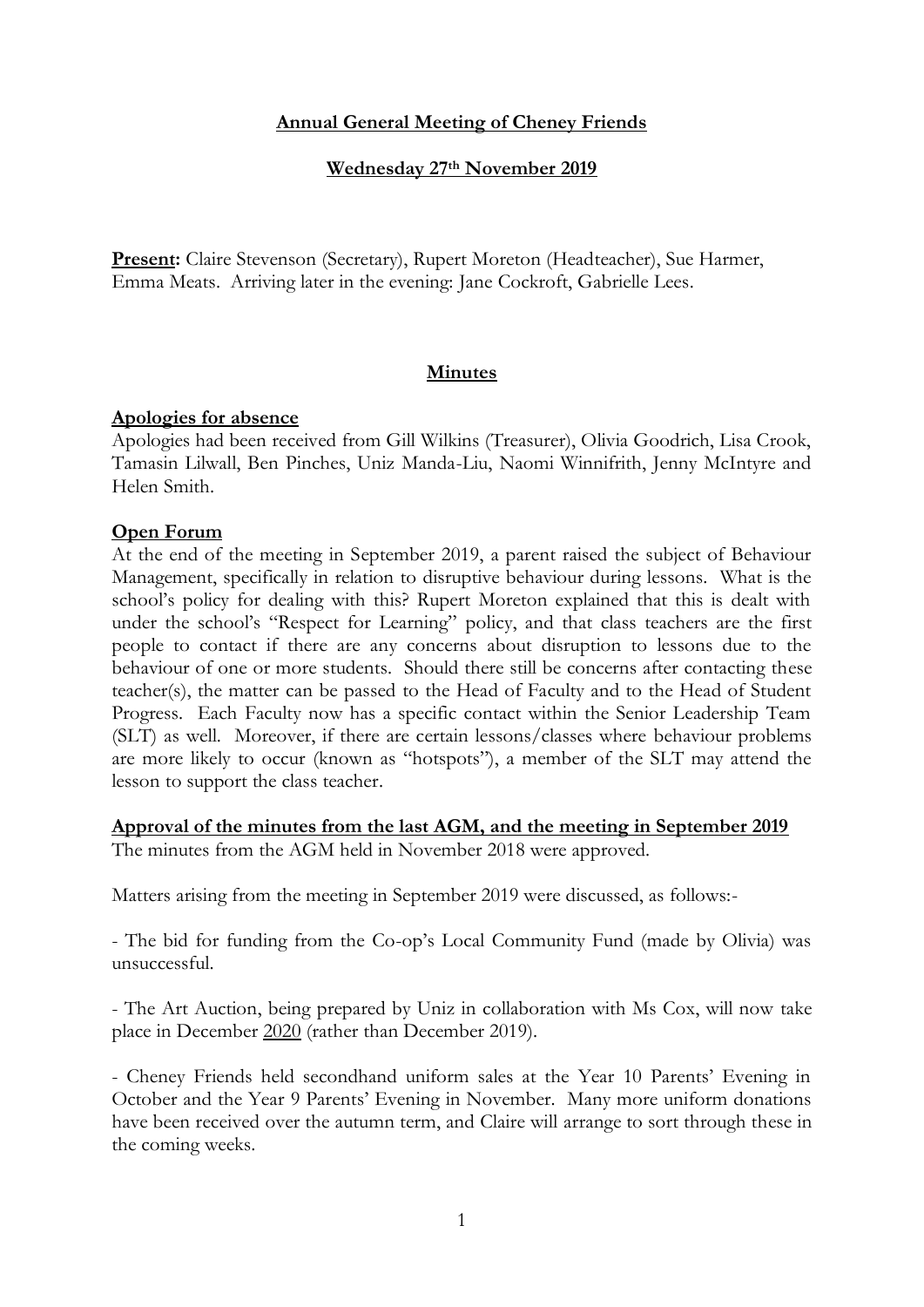- Environmental update: Jen Henderson has forwarded a detailed update on progress within the school (to be circulated separately by email). Some highlights of this include:

i) Recycling continues to go well, with the students getting much better at putting the right items in the right boxes.

ii) Crisp packets are now being received from outside organisations, as well as being recycled within the school.

iii) Oxford Brookes University has agreed to carry out an Environmental Audit of the whole school site, which is excellent news.

iv) Saplings donated by the Woodland Trust will be planted by volunteers (parents, staff and students) on Saturday 30<sup>th</sup> November, which is National Tree Planting Day. The aim is to create a hedge along the Gipsy Lane side of the school site, helping to make a barrier against air and noise pollution from the traffic on that road.

Sue commented on how clean the school site looks, and Rupert Moreton was pleased to announce that Cheney has won awards in the last couple of years for being the cleanest school in the local area.

## **Finance report**

Claire read out the Financial Summary for 2018-19 prepared by Gill (Treasurer). Thanks were extended to Adrian White, who audited this year's accounts and has agreed to continue as Cheney Friends' Auditor for the coming year.

Unfortunately, there were not enough committee members present to formally approve this year's financial report.

### **Fundraising: recent achievements and future plans**

Sue Harmer was thanked for her applications to various grant-giving bodies, which had resulted in a number of donations being made to the school recently via Cheney Friends. These included donations from All Souls College, St John's College and the Bishopsdown Trust. The latter had requested an update on how the money was spent, and asked for some of its members to be invited to one or more school events (such as Music or Drama shows), as the funds had been earmarked specifically for the Performing Arts Departments. Sue has met with Lucy Jackson, and will report back to all the fundgiving organisations with receipts once the required items have been purchased with the donations. The Music Department will have everything it requested – although a Mac Suite for Music Technology lessons could be the object of future fundraising. Sue will also see what purchases are currently necessary for the Drama Department.

### **Upcoming events**

i) Cheney Friends will be providing refreshments at the Christmas Show on 11th December, and there is a sign-up sheet for helping on the night and/or baking for the event.

ii) There will be secondhand uniform sales during the Year 11 Parents' Evening on **Thursday 23rd January** and the Year 8 Options Evening on **Thursday 6th February**, as well as the Year 8 Parents' Evening on **24th February**.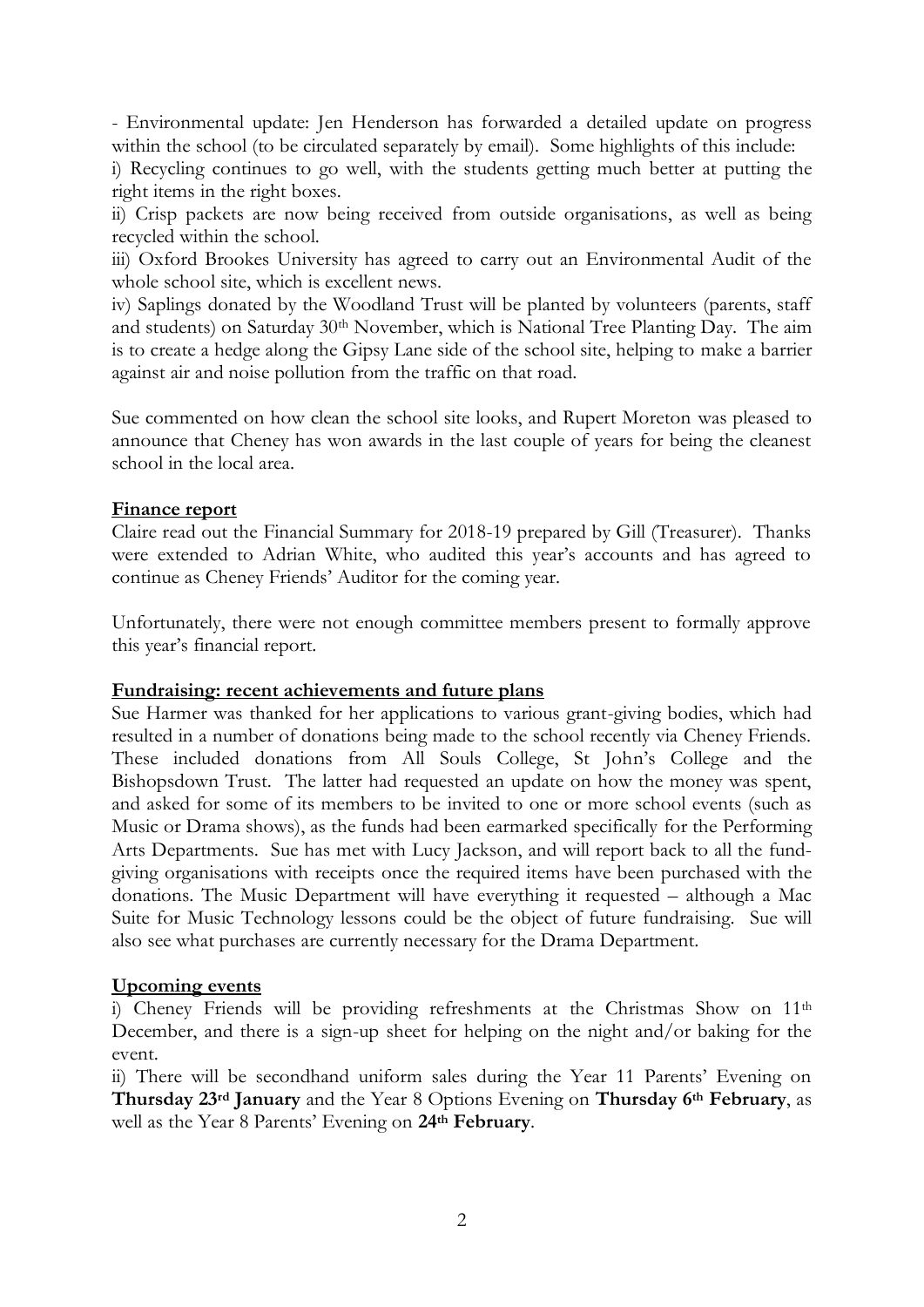iii) Cheney Friends has also been asked to provide refreshments at the Sixth Form Open Evening on **Wednesday 29th January**, and for the production of "Shrek" on **Wednesday 12th and Thursday 13th February**.

### **"What can Cheney Friends do for the whole school community this year?"**

Rupert Moreton passed on thanks from the school for the PTA's support of the Performing Arts Departments, through fundraising and providing refreshments at all the shows. This was something that should be continued, as was Cheney Friends' assistance in raising awareness of environmental issues, and helping to put the school's environmental plans into action.

Other ways in which Cheney Friends could help the school include:-

i) Helping to circulate call-outs for secondhand books for the library, where the turnover of books is high. The school's librarian, Jill Fenton, is currently preparing a list of the most popular titles and authors.

ii) Fundraising for magazine subscriptions for the library.

It was suggested that a "Leavers' Fund" could be set up, whereby the families of students leaving the school could make a donation towards the library, or another specific area of the school.

iii) Encouraging parents/carers to help with reading sessions at school, or with activities outside the classroom (such as the recent trip to Youlbury). For the reading sessions, an hour a week per person would suffice.

iv) Similarly, the SEND department would welcome parents to volunteer as Teaching Assistants for an hour or two per week.

### **Election of Officers and Committee Members, plus appointment of an Auditor**

As not enough committee members were present at the AGM, the election of the PTA's Officers and Committee for the 2019-20 school year was deferred to the meeting in January.

It was suggested that next year's AGM be held in September, as the first meeting of the school year, in the hope that attendance would be higher.

# **A.O.B.**

Various matters were discussed briefly at the end of the meeting, as follows:-

i) It would be interesting to have short updates from different school staff at some of the PTA meetings, such as the Catering Manager, the Sixth Form Team, a Drama teacher, or someone to talk about Pet Therapy.

ii) There was a short discussion about school reports, which feature a numbered evaluation (rather than a written one). It was felt that it would be helpful to have a written appraisal of students' work – even a short one – at least once a year (especially if parents don't manage to speak with all teachers during Parents' Evenings).

iii) A parent had been told by a prospective student's family that they had been shown around the school during the Open Evening in September by a Year 7 who kept getting lost, and had taken them all over the school site in an effort to find a particular department! Another parent reported hearing a similar story. It was suggested that new